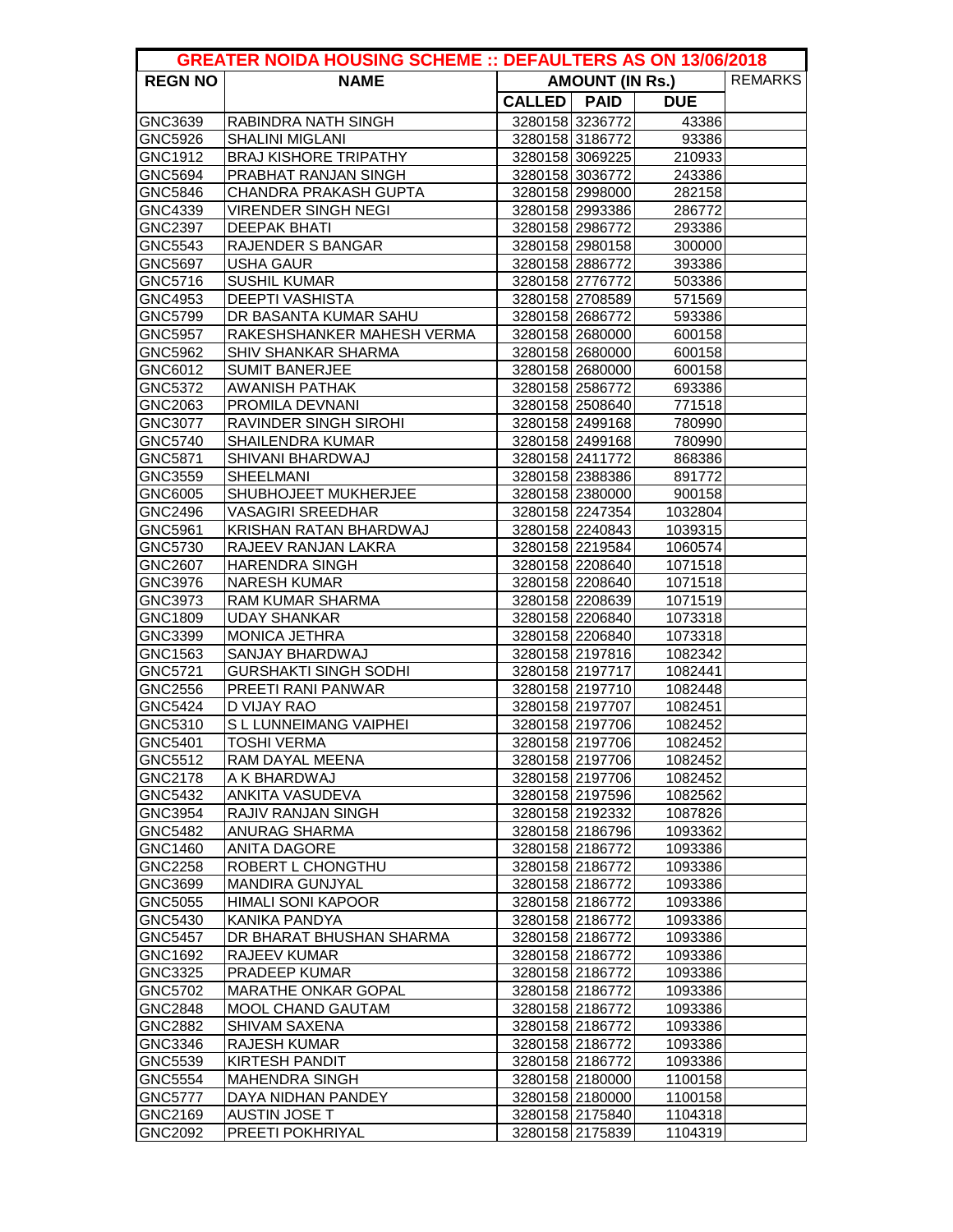| <b>GREATER NOIDA HOUSING SCHEME :: DEFAULTERS AS ON 13/06/2018</b> |                                              |                                          |                          |                    |            |  |
|--------------------------------------------------------------------|----------------------------------------------|------------------------------------------|--------------------------|--------------------|------------|--|
| <b>REGN NO</b>                                                     | <b>NAME</b>                                  | <b>REMARKS</b><br><b>AMOUNT (IN Rs.)</b> |                          |                    |            |  |
|                                                                    |                                              | CALLED   PAID                            |                          | <b>DUE</b>         |            |  |
| GNC3780                                                            | <b>SANJEEV KUMAR</b>                         |                                          | 3280158 2175839          | 1104319            |            |  |
| GNC4031                                                            | <b>GIRISH KUMAR</b>                          |                                          | 3280158 2175838          | 1104320            |            |  |
| GNC4032                                                            | <b>DARSHANA SHARMA</b>                       |                                          | 3280158 2175838          | 1104320            |            |  |
| <b>GNC5557</b>                                                     | <b>ASHOK KUMAR KUREEL</b>                    |                                          | 3280158 2175838          | 1104320            |            |  |
| GNC4135                                                            | <b>SANJAY KUMAR</b>                          |                                          | 3280158 2175838          | 1104320            |            |  |
| GNC4069                                                            | <b>DEBORSHI SHARMA</b>                       |                                          | 3280158 2164904          | 1115254            |            |  |
| GNC4205                                                            | KIRAN KUMAR GOYAL                            |                                          | 3280158 2164904          | 1115254            |            |  |
| GNC5630                                                            | <b>UDAY KUMAR SINGH</b>                      |                                          | 3280158 2164904          | 1115254            |            |  |
| GNC5658                                                            | <b>ANURAG MISHRA</b>                         |                                          | 3280158 2164904          | 1115254            |            |  |
| <b>GNC4144</b>                                                     | <b>AMOD KUMAR TEWARI</b>                     |                                          | 3280158 2164895          | 1115263            |            |  |
| GNC4304                                                            | <b>SOHAN LAL</b>                             |                                          | 3280158 2123686          | 1156472            |            |  |
| GNC5784                                                            | <b>DHANESHWARI</b>                           |                                          | 3280158 2123386          | 1156772            |            |  |
| GNC3556                                                            | <b>RAJ KUMAR ARORA</b>                       |                                          | 3280158 2093386          | 1186772            |            |  |
| GNC2603                                                            | <b>KANCHAN BHARDWAJ</b>                      |                                          | 3280158 1895254          | 1384904            |            |  |
| GNC3484                                                            | <b>RAM NIRANJAN SAHOO</b>                    |                                          | 3280158 1802240          | 1477918            |            |  |
| GNC5553                                                            | <b>SMITA MISHRA</b>                          |                                          | 3280158 1680000          | 1600158            |            |  |
| GNC5463                                                            | <b>RUDRANATH SANYAL</b>                      |                                          | 3280158 1103775          | 2176383            |            |  |
| GNC1573                                                            | <b>BRIJ MOHAN LAL</b>                        |                                          | 3280158 1093386          | 2186772            |            |  |
| GNC1631                                                            | <b>ANAND SINGH</b>                           |                                          | 3280158 1093386          | 2186772            |            |  |
| GNC2035                                                            | YOGINDER KUMAR                               |                                          | 3280158 1093386          | 2186772            |            |  |
| <b>GNC2658</b>                                                     | <b>SHLOK BHARDWAJ</b>                        |                                          | 3280158 1093386          | 2186772            |            |  |
| <b>GNC2766</b>                                                     | <b>ALOK KUMAR</b>                            |                                          | 3280158 1093386          | 2186772            |            |  |
| GNC3382                                                            | <b>GAJENDRA SINGH</b>                        |                                          | 3280158 1093386          | 2186772            |            |  |
| GNC4272                                                            | <b>AJAY SRIVASTAVA</b>                       |                                          | 3280158 1082452          | 2197706            |            |  |
| GNC3120                                                            | <b>VISHESHWARI DEVI</b>                      |                                          | 3280158 837377           | 2442781            |            |  |
| GNC5803                                                            | <b>MUNESH BHATI</b>                          |                                          | 3280158 779000           | 2501158            |            |  |
| GNC3982                                                            | <b>MUNESH KUMAR</b>                          |                                          | 3280158 769776           | 2510382            |            |  |
| GNC3166                                                            | <b>KUNWAR SAIN</b>                           |                                          | 3280158 656377           | 2623781            |            |  |
| <b>GNC4755</b>                                                     | <b>PARAMJIT LAL</b><br><b>SANTOSH SHARMA</b> |                                          | 3280158 546000           | 2734158            |            |  |
| <b>GNC1776</b><br>GNC1817                                          | <b>RAJENDER</b>                              | 3280158                                  | 3280158 537377<br>537377 | 2742781<br>2742781 |            |  |
| GNC3729                                                            | <b>NIHARIKA</b>                              | 3280158                                  | 537377                   | 2742781            |            |  |
| GNC4033                                                            | PRAMOD KUMAR GUPTA                           | 3280158                                  | 537377                   | 2742781            |            |  |
| GNC4161                                                            | HARSHA NATTHUJI HEDAOO                       |                                          | 3280158 537377           | 2742781            |            |  |
| <b>GNC5987</b>                                                     | <b>ASHISH TIWARI</b>                         |                                          | 3280158 380000           | 2900158            |            |  |
| <b>GNC2041</b>                                                     | <b>RANJIT SINGH</b>                          |                                          | 3280158 240000           | 3040158            |            |  |
| GNC3578                                                            | NAVNIDHI KUMAR GAUTAM                        | 3280158                                  | 180000                   | 3100158            |            |  |
| GNC5892                                                            | <b>MUNCHERA BIBI</b>                         | 3280158                                  | 180000                   | 3100158            |            |  |
| GNC5990                                                            | RITIKA SAHAY                                 | 3280158                                  | 180000                   | 3100158            |            |  |
| <b>GNC5995</b>                                                     | <b>AKSHAY DUBEY</b>                          | 3280158                                  | 180000                   | 3100158            |            |  |
| GNC6008                                                            | SATISH KUMAR PANDEY                          | 3280158                                  | 180000                   | 3100158            | <b>NEW</b> |  |
| GNC6010                                                            | ANANDA KUMAR DAS                             | 3280158                                  | 180000                   | 3100158            | <b>NEW</b> |  |
| GNC6017                                                            | <b>VIJAY SINGH NEGI</b>                      | 3280158                                  | 180000                   | 3100158            | <b>NEW</b> |  |
| GNC6019                                                            | <b>UMESH KUMAR MAURYA</b>                    | 3280158                                  | 180000                   | 3100158            | <b>NEW</b> |  |
| GNC6021                                                            | <b>ANSHUL JAUHARI</b>                        | 3280158                                  | 180000                   | 3100158            | <b>NEW</b> |  |
| GNC6022                                                            | ASHWINI KUMAR UPADHYAY                       | 3280158                                  | 180000                   | 3100158            | <b>NEW</b> |  |
| GNC6024                                                            | <b>M GANESH</b>                              | 3280158                                  | 180000                   | 3100158            | <b>NEW</b> |  |
| GNC6025                                                            | <b>SHYAM DAS KOTAL</b>                       | 3280158                                  | 180000                   | 3100158            | <b>NEW</b> |  |
| GNC6026                                                            | <b>ANKIT GUPTA</b>                           | 3280158                                  | 180000                   | 3100158            | <b>NEW</b> |  |
| GNC6027                                                            | <b>MAHESH KUMAR GUPTA</b>                    | 3280158                                  | 180000                   | 3100158            | <b>NEW</b> |  |
| GNC6029                                                            | <b>GIRJA NAND SINGH</b>                      | 3280158                                  | 180000                   | 3100158            | <b>NEW</b> |  |
| GNC6030                                                            | PANKAJ KUMAR                                 | 3280158                                  | 180000                   | 3100158            | <b>NEW</b> |  |
| GNC6031                                                            | <b>KAPIL SINGH</b>                           | 3280158                                  | 180000                   | 3100158            | <b>NEW</b> |  |
| GNC6000                                                            | CHANDRAN BALASUBRAMANIAN                     | 3280158                                  | 179900                   | 3100258            | <b>NEW</b> |  |
| GNC6018                                                            | <b>JAIDEEP AWASTHI</b>                       | 3280158                                  | 179900                   | 3100258            | <b>NEW</b> |  |
| GNC6013                                                            | CHANDRA SHEKHAR PAL                          | 3280158                                  | 119500                   | 3160658            | <b>NEW</b> |  |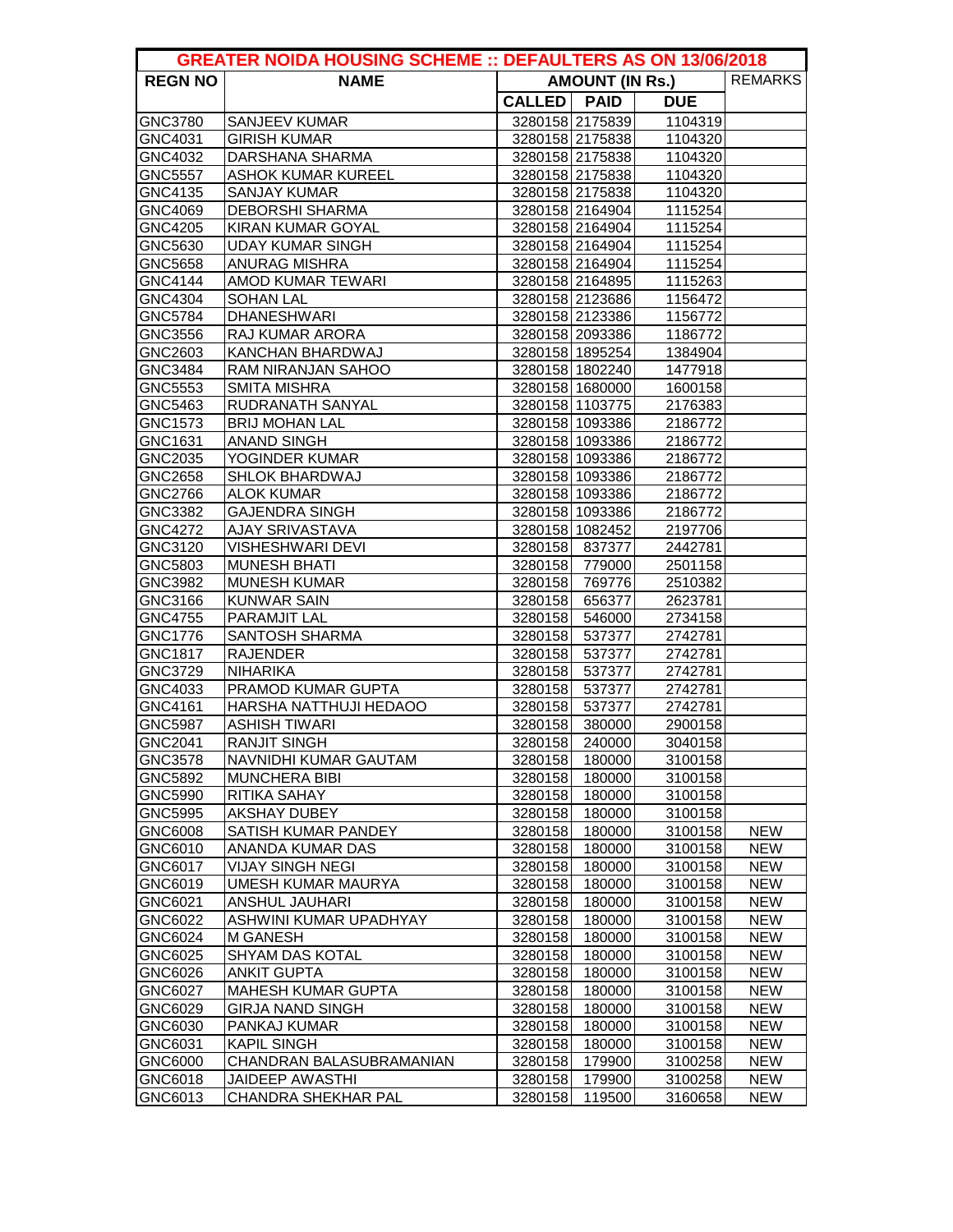| <b>GREATER NOIDA HOUSING SCHEME :: DEFAULTERS AS ON 13/06/2018</b> |                                                                                                   |                                          |                 |            |  |  |
|--------------------------------------------------------------------|---------------------------------------------------------------------------------------------------|------------------------------------------|-----------------|------------|--|--|
| <b>REGN NO</b>                                                     | <b>NAME</b>                                                                                       | <b>REMARKS</b><br><b>AMOUNT (IN Rs.)</b> |                 |            |  |  |
|                                                                    |                                                                                                   | <b>CALLED</b>                            | <b>PAID</b>     | <b>DUE</b> |  |  |
|                                                                    |                                                                                                   |                                          |                 |            |  |  |
|                                                                    | Kindly forward the payment details to [cgewhomukeshgupta@gmail.com] who remitted payment thr. e-  |                                          |                 |            |  |  |
|                                                                    | mode i.e. RTGS/NEFT/IMPS/NET BANKING either from own/relative's account or from their respective  |                                          |                 |            |  |  |
|                                                                    | Financial Institution(s). But, CGEWHO could not issue official receipt till date.                 |                                          |                 |            |  |  |
| Name:<br>i)                                                        |                                                                                                   |                                          |                 |            |  |  |
| ii)                                                                | <b>Registration Number:</b>                                                                       |                                          |                 |            |  |  |
| iii)                                                               | <b>Date of Transfer:</b>                                                                          |                                          |                 |            |  |  |
| iv)                                                                | <b>Amount of Transfer:</b>                                                                        |                                          |                 |            |  |  |
| $\mathsf{v}$                                                       | UTR/Reference no:                                                                                 |                                          |                 |            |  |  |
| $\overline{\mathsf{vi}}$                                           | CGEWHO A/c no:                                                                                    |                                          |                 |            |  |  |
|                                                                    | Note: Please ignore the message, in case, you have received the official Receipt by post or mail. |                                          |                 |            |  |  |
|                                                                    |                                                                                                   |                                          |                 |            |  |  |
| <b>REGN NO</b>                                                     | <b>NAME</b>                                                                                       | <b>REMARKS</b><br><b>AMOUNT (IN Rs.)</b> |                 |            |  |  |
|                                                                    |                                                                                                   | <b>CALLED PAID</b>                       |                 | # DUE      |  |  |
| GNC5680                                                            | <b>MANISH KUMAR SINGH</b>                                                                         |                                          | 3280158 3279158 | 1000       |  |  |
| <b>GNC4734</b>                                                     | AZIM AHMAD HASHMI                                                                                 |                                          | 3280158 3279076 | 1082       |  |  |
| GNC4909                                                            | DR ASHISH KUMAR JAISWAL                                                                           |                                          | 3280158 3278596 | 1562       |  |  |
| <b>GNC4767</b>                                                     | <b>SUKHPAL SINGH NIRMAL</b>                                                                       |                                          | 3280158 3272225 | 7933       |  |  |
| GNC5592                                                            | <b>MAHESH CHAND PANT</b>                                                                          |                                          | 3280158 3271395 | 8763       |  |  |
| GNC3703                                                            | RAJEEV TOPNO                                                                                      |                                          | 3280158 3270397 | 9761       |  |  |
| GNC3786                                                            | SANTOSH DATTATRAYA VAIDYA                                                                         |                                          | 3280158 3270226 | 9932       |  |  |
| GNC5796                                                            | <b>VANDNA SINGH</b>                                                                               |                                          | 3280158 3269854 | 10304      |  |  |
| GNC3183                                                            | <b>SHANTI ARORA</b>                                                                               |                                          | 3280158 3269446 | 10712      |  |  |
| GNC5879                                                            | <b>VIJAY KUMAR</b>                                                                                |                                          | 3280158 3269443 | 10715      |  |  |
| GNC5591                                                            | <b>MAMTA NAILWAL</b>                                                                              |                                          | 3280158 3269333 | 10825      |  |  |
| GNC5690                                                            | <b>SHRUTI SINGH</b>                                                                               |                                          | 3280158 3269333 | 10825      |  |  |
| GNC5391                                                            | <b>GOMATHI</b>                                                                                    |                                          | 3280158 3269333 | 10825      |  |  |
| GNC1898                                                            | <b>ANSUMAN PATTNAIK</b>                                                                           |                                          | 3280158 3269333 | 10825      |  |  |
| GNC5533                                                            | RIZWAN AHMAD                                                                                      |                                          | 3280158 3269333 | 10825      |  |  |
| GNC5763                                                            | OM PRAKASH TIWARI                                                                                 |                                          | 3280158 3269332 | 10826      |  |  |
| GNC2606                                                            | <b>BIJAY KUMAR RAM</b>                                                                            |                                          | 3280158 3269315 | 10843      |  |  |
| <b>GNC5570</b>                                                     | RASHMI TEWARI                                                                                     |                                          | 3280158 3269315 | 10843      |  |  |

| GNC1898        | ANSUMAN PATTNAIK             | 3280158 3269333 | 10825 |  |
|----------------|------------------------------|-----------------|-------|--|
| GNC5533        | <b>RIZWAN AHMAD</b>          | 3280158 3269333 | 10825 |  |
| GNC5763        | OM PRAKASH TIWARI            | 3280158 3269332 | 10826 |  |
| GNC2606        | <b>BIJAY KUMAR RAM</b>       | 3280158 3269315 | 10843 |  |
| GNC5570        | <b>RASHMI TEWARI</b>         | 3280158 3269315 | 10843 |  |
| GNC5835        | <b>VINEETA VERMA</b>         | 3280158 3269300 | 10858 |  |
| GNC5785        | <b>ISH KUMAR</b>             | 3280158 3269237 | 10921 |  |
| GNC2542        | <b>MRS ANUPMA TRIPATHI</b>   | 3280158 3269227 | 10931 |  |
| GNC5645        | <b>ARUN KUMAR RAJPUT</b>     | 3280158 3269227 | 10931 |  |
| GNC5949        | SHIVAM KUMAR SHIVESH         | 3280158 3269227 | 10931 |  |
| GNC5499        | DR. REHAN UL HAQ             | 3280158 3269226 | 10932 |  |
| GNC4279        | NARENDER KUMAR KUKREJA       | 3280158 3269226 | 10932 |  |
| GNC4548        | RAVINDER KUMAR GAMBHIR       | 3280158 3269226 | 10932 |  |
| GNC5411        | VANDANA                      | 3280158 3269226 | 10932 |  |
| GNC3867        | ZAKI AHMAD                   | 3280158 3269226 | 10932 |  |
| GNC3552        | RAVINDRA KUMAR SINHA         | 3280158 3269225 | 10933 |  |
| <b>GNC4454</b> | V RAMESH BABU                | 3280158 3269225 | 10933 |  |
| GNC5789        | SANJAY KUMAR SINGH           | 3280158 3269225 | 10933 |  |
| GNC1546        | <b>KAMAL SHARMA</b>          | 3280158 3269225 | 10933 |  |
| GNC3874        | T P PAUL                     | 3280158 3269225 | 10933 |  |
| GNC5197        | DR RAKESH KUMAR KAIN         | 3280158 3269225 | 10933 |  |
| GNC5620        | <b>ANKUR</b>                 | 3280158 3269225 | 10933 |  |
| <b>GNC1577</b> | <b>PRAMOD KUMAR BHANDARI</b> | 3280158 3269225 | 10933 |  |
| GNC3588        | <b>PREMPAL SINGH</b>         | 3280158 3269225 | 10933 |  |
| GNC5437        | DR ALKA SHARMA               | 3280158 3269225 | 10933 |  |
| GNC5442        | KAMLESH KUMAR MAURYA         | 3280158 3269225 | 10933 |  |
| GNC5465        | <b>DEV PRAKASH SHUKLA</b>    | 3280158 3269225 | 10933 |  |
| GNC5520        | <b>VINOD KUMAR</b>           | 3280158 3269225 | 10933 |  |
| GNC5550        | JAI PRAKASH YADAV            | 3280158 3269225 | 10933 |  |
| GNC5771        | <b>ALOK SINGH</b>            | 3280158 3269225 | 10933 |  |
|                |                              |                 |       |  |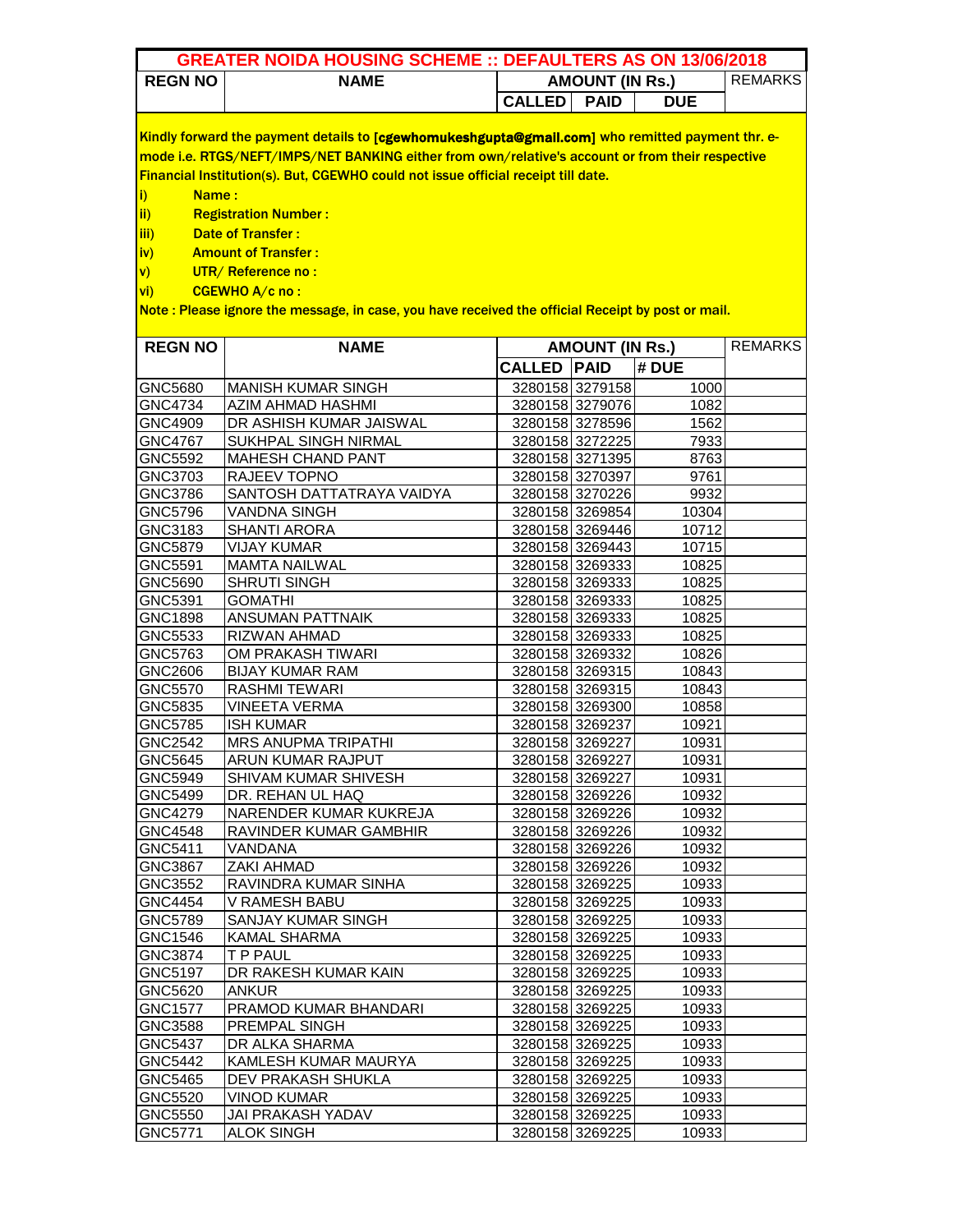| <b>REMARKS</b><br><b>REGN NO</b><br><b>NAME</b><br><b>AMOUNT (IN Rs.)</b><br>CALLED   PAID<br><b>DUE</b><br>3280158 3269224<br>GNC3418<br><b>PREM PAL SINGH</b><br>10934<br>3280158 3269224<br>GNC5814<br><b>SACHIDANANDA SATAPATHY</b><br>10934<br>3280158 3269224<br><b>NISHA SAGAR</b><br>10934<br>GNC1811<br><b>GNC2202</b><br>RAJESH KUMAR SINGH<br>3280158 3269224<br>10934<br>3280158 3269224<br>GNC2324<br>JAINENDRA KS YADAV<br>10934<br>GNC2985<br><b>SHATRUGHAN PRASAD SINGH</b><br>3280158 3269224<br>10934<br>3280158 3269224<br>GNC3292<br>YADUVENDRA SINGH KHANGAROT<br>10934<br>GNC4261<br><b>KRISHAN PAL</b><br>3280158 3269224<br>10934<br>GNC4549<br>RAMPI BHAMBHANI<br>3280158 3269224<br>10934<br>3280158 3269224<br>GNC4908<br><b>GHANSHYAM KUMAR</b><br>10934<br>GNC5089<br><b>MAIMUN NISHA ANSARI</b><br>3280158 3269224<br>10934<br><b>DEEPTI BEHAL</b><br>3280158 3269224<br>GNC5312<br>10934<br>3280158 3269224<br><b>SUNIL BHATIA</b><br><b>GNC5427</b><br>10934<br>GNC5510<br><b>PRAVEEN GUPTA</b><br>3280158 3269224<br>10934<br>3280158 3269224<br>GNC5682<br>ASHWIN KUMAR YADAV<br>10934<br>KULDIP KUMAR KARWAL<br>3280158 3269224<br>GNC5854<br>10934<br><b>BHARAT KUMAR JAIN</b><br>3280158 3269224<br>GNC2037<br>10934<br>NARAYAN LAL CHAUHAN<br>3280158 3269224<br>10934<br>GNC3810<br>GNC4357<br>RAJKUMAR BHOOMLA<br>3280158 3269224<br>10934<br>3280158 3269224<br>GNC4643<br>KAKA JI MATTAS<br>10934<br><b>SAMIRAN SAHA</b><br>3280158 3269224<br>10934<br>GNC4781<br><b>ASHU NAWANI</b><br>3280158 3269224<br>GNC5214<br>10934<br>3280158 3269224<br><b>ANJANA DUBE</b><br>GNC5365<br>10934<br><b>GNC5397</b><br><b>NIDHI GIRDHAR</b><br>3280158 3269224<br>10934<br>3280158 3269224<br>GNC5452<br>10934<br>RAHUL KUMAR<br>GNC5722<br><b>INDRANIL DEY SARKAR</b><br>3280158 3269224<br>10934<br><b>JYOTI BHALLA</b><br>3280158 3269224<br>GNC1607<br>10934<br><b>LAKSHMI CHANDRA</b><br>3280158 3269224<br>10934<br>GNC1713<br>GNC2536<br><b>BISHWANATH KUMAR SINGH</b><br>3280158 3269224<br>10934<br>3280158 3269224<br>GNC3245<br><b>MRS SAVITRI RAWAT</b><br>10934<br><b>VIJAY KHURANA</b><br>GNC3364<br>3280158 3269224<br>10934<br><b>KULDEEP SINGH</b><br>3280158 3269224<br>GNC3414<br>10934<br>3280158 3269224<br>GNC3955<br><b>ASHOK KUMAR SHARMA</b><br>10934<br>GNC4494<br><b>PRASHANT RASTOGI</b><br>3280158 3269224<br>10934<br>GNC5324<br>3280158 3269224<br>10934<br>RAMESH CHANDRA SINGH<br><b>GNC5409</b><br><b>JITENDER PRUTHI</b><br>3280158 3269224<br>10934<br>3280158 3269224<br>GNC5606<br>VIKAS BHAMBHANI<br>10934<br>10934<br>GNC5665<br>SARVJEET VERMA<br>3280158 3269224<br>GNC5769<br>3280158 3269224<br>10934<br><b>MD ALI JOUHER</b><br>3280158 3269224<br>GNC5811<br><b>SHARAD BHATI</b><br>10934<br><b>GNC5828</b><br><b>AMIT RANJAN</b><br>3280158 3269224<br>10934<br>3280158 3269224<br>GNC5911<br><b>ANIL PRATAP SINGH</b><br>10934<br>NIKHIL BHADAURIA<br>GNC5925<br>3280158 3269224<br>10934<br>P S EASHWARY<br>GNC5984<br>3280158 3269224<br>10934<br>GNC2245<br>A J SRINIVASAN<br>3280158 3269223<br>10935<br>GNC5595<br><b>SEEMA PRABHAKAR</b><br>3280158 3269223<br>10935<br>GNC5622<br>ARCHANA SHARMA<br>3280158 3269223<br>10935<br>GNC1556<br><b>BIMLA MINZ</b><br>3280158 3269223<br>10935<br>GNC5336<br><b>SHOVANA SARANGI</b><br>3280158 3269223<br>10935<br>GNC2402<br><b>RANJAN CHANDRA</b><br>3280158 3269220<br>10938<br>GNC4232<br><b>MAHESH KUMAR</b><br>3280158 3269115<br>11043<br>GNC4011<br>ARUNESHPAL SINGH KUSHWAH<br>3280158 3269114<br>11044<br>GNC5519<br>SHYAMAL KANTI BISWAS<br>3280158 3268838<br>11320<br>GNC5572<br><b>ANITA KATNA</b><br>3280158 3268454<br>11704<br>GNC3175<br>3280158 3268351<br>11807<br><b>RAMBHOOL</b><br>GNC6033<br>ARVIND KUMAR SHUKLA<br>4685940 4670320<br>15620<br>GNC4460<br><b>HITESH ROHILLA</b><br>3280158 3258291<br>21867<br>3280158 3258290 | <b>GREATER NOIDA HOUSING SCHEME :: DEFAULTERS AS ON 13/06/2018</b> |                  |  |  |       |  |  |
|--------------------------------------------------------------------------------------------------------------------------------------------------------------------------------------------------------------------------------------------------------------------------------------------------------------------------------------------------------------------------------------------------------------------------------------------------------------------------------------------------------------------------------------------------------------------------------------------------------------------------------------------------------------------------------------------------------------------------------------------------------------------------------------------------------------------------------------------------------------------------------------------------------------------------------------------------------------------------------------------------------------------------------------------------------------------------------------------------------------------------------------------------------------------------------------------------------------------------------------------------------------------------------------------------------------------------------------------------------------------------------------------------------------------------------------------------------------------------------------------------------------------------------------------------------------------------------------------------------------------------------------------------------------------------------------------------------------------------------------------------------------------------------------------------------------------------------------------------------------------------------------------------------------------------------------------------------------------------------------------------------------------------------------------------------------------------------------------------------------------------------------------------------------------------------------------------------------------------------------------------------------------------------------------------------------------------------------------------------------------------------------------------------------------------------------------------------------------------------------------------------------------------------------------------------------------------------------------------------------------------------------------------------------------------------------------------------------------------------------------------------------------------------------------------------------------------------------------------------------------------------------------------------------------------------------------------------------------------------------------------------------------------------------------------------------------------------------------------------------------------------------------------------------------------------------------------------------------------------------------------------------------------------------------------------------------------------------------------------------------------------------------------------------------------------------------------------------------------------------------------------------------------------------------------------------------------------------------------------------------------------------------------------------------------------------------------------------------------------------------------------------------------------------------------------------------------------------------------------------------------------------------|--------------------------------------------------------------------|------------------|--|--|-------|--|--|
|                                                                                                                                                                                                                                                                                                                                                                                                                                                                                                                                                                                                                                                                                                                                                                                                                                                                                                                                                                                                                                                                                                                                                                                                                                                                                                                                                                                                                                                                                                                                                                                                                                                                                                                                                                                                                                                                                                                                                                                                                                                                                                                                                                                                                                                                                                                                                                                                                                                                                                                                                                                                                                                                                                                                                                                                                                                                                                                                                                                                                                                                                                                                                                                                                                                                                                                                                                                                                                                                                                                                                                                                                                                                                                                                                                                                                                                                                            |                                                                    |                  |  |  |       |  |  |
|                                                                                                                                                                                                                                                                                                                                                                                                                                                                                                                                                                                                                                                                                                                                                                                                                                                                                                                                                                                                                                                                                                                                                                                                                                                                                                                                                                                                                                                                                                                                                                                                                                                                                                                                                                                                                                                                                                                                                                                                                                                                                                                                                                                                                                                                                                                                                                                                                                                                                                                                                                                                                                                                                                                                                                                                                                                                                                                                                                                                                                                                                                                                                                                                                                                                                                                                                                                                                                                                                                                                                                                                                                                                                                                                                                                                                                                                                            |                                                                    |                  |  |  |       |  |  |
|                                                                                                                                                                                                                                                                                                                                                                                                                                                                                                                                                                                                                                                                                                                                                                                                                                                                                                                                                                                                                                                                                                                                                                                                                                                                                                                                                                                                                                                                                                                                                                                                                                                                                                                                                                                                                                                                                                                                                                                                                                                                                                                                                                                                                                                                                                                                                                                                                                                                                                                                                                                                                                                                                                                                                                                                                                                                                                                                                                                                                                                                                                                                                                                                                                                                                                                                                                                                                                                                                                                                                                                                                                                                                                                                                                                                                                                                                            |                                                                    |                  |  |  |       |  |  |
|                                                                                                                                                                                                                                                                                                                                                                                                                                                                                                                                                                                                                                                                                                                                                                                                                                                                                                                                                                                                                                                                                                                                                                                                                                                                                                                                                                                                                                                                                                                                                                                                                                                                                                                                                                                                                                                                                                                                                                                                                                                                                                                                                                                                                                                                                                                                                                                                                                                                                                                                                                                                                                                                                                                                                                                                                                                                                                                                                                                                                                                                                                                                                                                                                                                                                                                                                                                                                                                                                                                                                                                                                                                                                                                                                                                                                                                                                            |                                                                    |                  |  |  |       |  |  |
|                                                                                                                                                                                                                                                                                                                                                                                                                                                                                                                                                                                                                                                                                                                                                                                                                                                                                                                                                                                                                                                                                                                                                                                                                                                                                                                                                                                                                                                                                                                                                                                                                                                                                                                                                                                                                                                                                                                                                                                                                                                                                                                                                                                                                                                                                                                                                                                                                                                                                                                                                                                                                                                                                                                                                                                                                                                                                                                                                                                                                                                                                                                                                                                                                                                                                                                                                                                                                                                                                                                                                                                                                                                                                                                                                                                                                                                                                            |                                                                    |                  |  |  |       |  |  |
|                                                                                                                                                                                                                                                                                                                                                                                                                                                                                                                                                                                                                                                                                                                                                                                                                                                                                                                                                                                                                                                                                                                                                                                                                                                                                                                                                                                                                                                                                                                                                                                                                                                                                                                                                                                                                                                                                                                                                                                                                                                                                                                                                                                                                                                                                                                                                                                                                                                                                                                                                                                                                                                                                                                                                                                                                                                                                                                                                                                                                                                                                                                                                                                                                                                                                                                                                                                                                                                                                                                                                                                                                                                                                                                                                                                                                                                                                            |                                                                    |                  |  |  |       |  |  |
|                                                                                                                                                                                                                                                                                                                                                                                                                                                                                                                                                                                                                                                                                                                                                                                                                                                                                                                                                                                                                                                                                                                                                                                                                                                                                                                                                                                                                                                                                                                                                                                                                                                                                                                                                                                                                                                                                                                                                                                                                                                                                                                                                                                                                                                                                                                                                                                                                                                                                                                                                                                                                                                                                                                                                                                                                                                                                                                                                                                                                                                                                                                                                                                                                                                                                                                                                                                                                                                                                                                                                                                                                                                                                                                                                                                                                                                                                            |                                                                    |                  |  |  |       |  |  |
|                                                                                                                                                                                                                                                                                                                                                                                                                                                                                                                                                                                                                                                                                                                                                                                                                                                                                                                                                                                                                                                                                                                                                                                                                                                                                                                                                                                                                                                                                                                                                                                                                                                                                                                                                                                                                                                                                                                                                                                                                                                                                                                                                                                                                                                                                                                                                                                                                                                                                                                                                                                                                                                                                                                                                                                                                                                                                                                                                                                                                                                                                                                                                                                                                                                                                                                                                                                                                                                                                                                                                                                                                                                                                                                                                                                                                                                                                            |                                                                    |                  |  |  |       |  |  |
|                                                                                                                                                                                                                                                                                                                                                                                                                                                                                                                                                                                                                                                                                                                                                                                                                                                                                                                                                                                                                                                                                                                                                                                                                                                                                                                                                                                                                                                                                                                                                                                                                                                                                                                                                                                                                                                                                                                                                                                                                                                                                                                                                                                                                                                                                                                                                                                                                                                                                                                                                                                                                                                                                                                                                                                                                                                                                                                                                                                                                                                                                                                                                                                                                                                                                                                                                                                                                                                                                                                                                                                                                                                                                                                                                                                                                                                                                            |                                                                    |                  |  |  |       |  |  |
|                                                                                                                                                                                                                                                                                                                                                                                                                                                                                                                                                                                                                                                                                                                                                                                                                                                                                                                                                                                                                                                                                                                                                                                                                                                                                                                                                                                                                                                                                                                                                                                                                                                                                                                                                                                                                                                                                                                                                                                                                                                                                                                                                                                                                                                                                                                                                                                                                                                                                                                                                                                                                                                                                                                                                                                                                                                                                                                                                                                                                                                                                                                                                                                                                                                                                                                                                                                                                                                                                                                                                                                                                                                                                                                                                                                                                                                                                            |                                                                    |                  |  |  |       |  |  |
|                                                                                                                                                                                                                                                                                                                                                                                                                                                                                                                                                                                                                                                                                                                                                                                                                                                                                                                                                                                                                                                                                                                                                                                                                                                                                                                                                                                                                                                                                                                                                                                                                                                                                                                                                                                                                                                                                                                                                                                                                                                                                                                                                                                                                                                                                                                                                                                                                                                                                                                                                                                                                                                                                                                                                                                                                                                                                                                                                                                                                                                                                                                                                                                                                                                                                                                                                                                                                                                                                                                                                                                                                                                                                                                                                                                                                                                                                            |                                                                    |                  |  |  |       |  |  |
|                                                                                                                                                                                                                                                                                                                                                                                                                                                                                                                                                                                                                                                                                                                                                                                                                                                                                                                                                                                                                                                                                                                                                                                                                                                                                                                                                                                                                                                                                                                                                                                                                                                                                                                                                                                                                                                                                                                                                                                                                                                                                                                                                                                                                                                                                                                                                                                                                                                                                                                                                                                                                                                                                                                                                                                                                                                                                                                                                                                                                                                                                                                                                                                                                                                                                                                                                                                                                                                                                                                                                                                                                                                                                                                                                                                                                                                                                            |                                                                    |                  |  |  |       |  |  |
|                                                                                                                                                                                                                                                                                                                                                                                                                                                                                                                                                                                                                                                                                                                                                                                                                                                                                                                                                                                                                                                                                                                                                                                                                                                                                                                                                                                                                                                                                                                                                                                                                                                                                                                                                                                                                                                                                                                                                                                                                                                                                                                                                                                                                                                                                                                                                                                                                                                                                                                                                                                                                                                                                                                                                                                                                                                                                                                                                                                                                                                                                                                                                                                                                                                                                                                                                                                                                                                                                                                                                                                                                                                                                                                                                                                                                                                                                            |                                                                    |                  |  |  |       |  |  |
|                                                                                                                                                                                                                                                                                                                                                                                                                                                                                                                                                                                                                                                                                                                                                                                                                                                                                                                                                                                                                                                                                                                                                                                                                                                                                                                                                                                                                                                                                                                                                                                                                                                                                                                                                                                                                                                                                                                                                                                                                                                                                                                                                                                                                                                                                                                                                                                                                                                                                                                                                                                                                                                                                                                                                                                                                                                                                                                                                                                                                                                                                                                                                                                                                                                                                                                                                                                                                                                                                                                                                                                                                                                                                                                                                                                                                                                                                            |                                                                    |                  |  |  |       |  |  |
|                                                                                                                                                                                                                                                                                                                                                                                                                                                                                                                                                                                                                                                                                                                                                                                                                                                                                                                                                                                                                                                                                                                                                                                                                                                                                                                                                                                                                                                                                                                                                                                                                                                                                                                                                                                                                                                                                                                                                                                                                                                                                                                                                                                                                                                                                                                                                                                                                                                                                                                                                                                                                                                                                                                                                                                                                                                                                                                                                                                                                                                                                                                                                                                                                                                                                                                                                                                                                                                                                                                                                                                                                                                                                                                                                                                                                                                                                            |                                                                    |                  |  |  |       |  |  |
|                                                                                                                                                                                                                                                                                                                                                                                                                                                                                                                                                                                                                                                                                                                                                                                                                                                                                                                                                                                                                                                                                                                                                                                                                                                                                                                                                                                                                                                                                                                                                                                                                                                                                                                                                                                                                                                                                                                                                                                                                                                                                                                                                                                                                                                                                                                                                                                                                                                                                                                                                                                                                                                                                                                                                                                                                                                                                                                                                                                                                                                                                                                                                                                                                                                                                                                                                                                                                                                                                                                                                                                                                                                                                                                                                                                                                                                                                            |                                                                    |                  |  |  |       |  |  |
|                                                                                                                                                                                                                                                                                                                                                                                                                                                                                                                                                                                                                                                                                                                                                                                                                                                                                                                                                                                                                                                                                                                                                                                                                                                                                                                                                                                                                                                                                                                                                                                                                                                                                                                                                                                                                                                                                                                                                                                                                                                                                                                                                                                                                                                                                                                                                                                                                                                                                                                                                                                                                                                                                                                                                                                                                                                                                                                                                                                                                                                                                                                                                                                                                                                                                                                                                                                                                                                                                                                                                                                                                                                                                                                                                                                                                                                                                            |                                                                    |                  |  |  |       |  |  |
|                                                                                                                                                                                                                                                                                                                                                                                                                                                                                                                                                                                                                                                                                                                                                                                                                                                                                                                                                                                                                                                                                                                                                                                                                                                                                                                                                                                                                                                                                                                                                                                                                                                                                                                                                                                                                                                                                                                                                                                                                                                                                                                                                                                                                                                                                                                                                                                                                                                                                                                                                                                                                                                                                                                                                                                                                                                                                                                                                                                                                                                                                                                                                                                                                                                                                                                                                                                                                                                                                                                                                                                                                                                                                                                                                                                                                                                                                            |                                                                    |                  |  |  |       |  |  |
|                                                                                                                                                                                                                                                                                                                                                                                                                                                                                                                                                                                                                                                                                                                                                                                                                                                                                                                                                                                                                                                                                                                                                                                                                                                                                                                                                                                                                                                                                                                                                                                                                                                                                                                                                                                                                                                                                                                                                                                                                                                                                                                                                                                                                                                                                                                                                                                                                                                                                                                                                                                                                                                                                                                                                                                                                                                                                                                                                                                                                                                                                                                                                                                                                                                                                                                                                                                                                                                                                                                                                                                                                                                                                                                                                                                                                                                                                            |                                                                    |                  |  |  |       |  |  |
|                                                                                                                                                                                                                                                                                                                                                                                                                                                                                                                                                                                                                                                                                                                                                                                                                                                                                                                                                                                                                                                                                                                                                                                                                                                                                                                                                                                                                                                                                                                                                                                                                                                                                                                                                                                                                                                                                                                                                                                                                                                                                                                                                                                                                                                                                                                                                                                                                                                                                                                                                                                                                                                                                                                                                                                                                                                                                                                                                                                                                                                                                                                                                                                                                                                                                                                                                                                                                                                                                                                                                                                                                                                                                                                                                                                                                                                                                            |                                                                    |                  |  |  |       |  |  |
|                                                                                                                                                                                                                                                                                                                                                                                                                                                                                                                                                                                                                                                                                                                                                                                                                                                                                                                                                                                                                                                                                                                                                                                                                                                                                                                                                                                                                                                                                                                                                                                                                                                                                                                                                                                                                                                                                                                                                                                                                                                                                                                                                                                                                                                                                                                                                                                                                                                                                                                                                                                                                                                                                                                                                                                                                                                                                                                                                                                                                                                                                                                                                                                                                                                                                                                                                                                                                                                                                                                                                                                                                                                                                                                                                                                                                                                                                            |                                                                    |                  |  |  |       |  |  |
|                                                                                                                                                                                                                                                                                                                                                                                                                                                                                                                                                                                                                                                                                                                                                                                                                                                                                                                                                                                                                                                                                                                                                                                                                                                                                                                                                                                                                                                                                                                                                                                                                                                                                                                                                                                                                                                                                                                                                                                                                                                                                                                                                                                                                                                                                                                                                                                                                                                                                                                                                                                                                                                                                                                                                                                                                                                                                                                                                                                                                                                                                                                                                                                                                                                                                                                                                                                                                                                                                                                                                                                                                                                                                                                                                                                                                                                                                            |                                                                    |                  |  |  |       |  |  |
|                                                                                                                                                                                                                                                                                                                                                                                                                                                                                                                                                                                                                                                                                                                                                                                                                                                                                                                                                                                                                                                                                                                                                                                                                                                                                                                                                                                                                                                                                                                                                                                                                                                                                                                                                                                                                                                                                                                                                                                                                                                                                                                                                                                                                                                                                                                                                                                                                                                                                                                                                                                                                                                                                                                                                                                                                                                                                                                                                                                                                                                                                                                                                                                                                                                                                                                                                                                                                                                                                                                                                                                                                                                                                                                                                                                                                                                                                            |                                                                    |                  |  |  |       |  |  |
|                                                                                                                                                                                                                                                                                                                                                                                                                                                                                                                                                                                                                                                                                                                                                                                                                                                                                                                                                                                                                                                                                                                                                                                                                                                                                                                                                                                                                                                                                                                                                                                                                                                                                                                                                                                                                                                                                                                                                                                                                                                                                                                                                                                                                                                                                                                                                                                                                                                                                                                                                                                                                                                                                                                                                                                                                                                                                                                                                                                                                                                                                                                                                                                                                                                                                                                                                                                                                                                                                                                                                                                                                                                                                                                                                                                                                                                                                            |                                                                    |                  |  |  |       |  |  |
|                                                                                                                                                                                                                                                                                                                                                                                                                                                                                                                                                                                                                                                                                                                                                                                                                                                                                                                                                                                                                                                                                                                                                                                                                                                                                                                                                                                                                                                                                                                                                                                                                                                                                                                                                                                                                                                                                                                                                                                                                                                                                                                                                                                                                                                                                                                                                                                                                                                                                                                                                                                                                                                                                                                                                                                                                                                                                                                                                                                                                                                                                                                                                                                                                                                                                                                                                                                                                                                                                                                                                                                                                                                                                                                                                                                                                                                                                            |                                                                    |                  |  |  |       |  |  |
|                                                                                                                                                                                                                                                                                                                                                                                                                                                                                                                                                                                                                                                                                                                                                                                                                                                                                                                                                                                                                                                                                                                                                                                                                                                                                                                                                                                                                                                                                                                                                                                                                                                                                                                                                                                                                                                                                                                                                                                                                                                                                                                                                                                                                                                                                                                                                                                                                                                                                                                                                                                                                                                                                                                                                                                                                                                                                                                                                                                                                                                                                                                                                                                                                                                                                                                                                                                                                                                                                                                                                                                                                                                                                                                                                                                                                                                                                            |                                                                    |                  |  |  |       |  |  |
|                                                                                                                                                                                                                                                                                                                                                                                                                                                                                                                                                                                                                                                                                                                                                                                                                                                                                                                                                                                                                                                                                                                                                                                                                                                                                                                                                                                                                                                                                                                                                                                                                                                                                                                                                                                                                                                                                                                                                                                                                                                                                                                                                                                                                                                                                                                                                                                                                                                                                                                                                                                                                                                                                                                                                                                                                                                                                                                                                                                                                                                                                                                                                                                                                                                                                                                                                                                                                                                                                                                                                                                                                                                                                                                                                                                                                                                                                            |                                                                    |                  |  |  |       |  |  |
|                                                                                                                                                                                                                                                                                                                                                                                                                                                                                                                                                                                                                                                                                                                                                                                                                                                                                                                                                                                                                                                                                                                                                                                                                                                                                                                                                                                                                                                                                                                                                                                                                                                                                                                                                                                                                                                                                                                                                                                                                                                                                                                                                                                                                                                                                                                                                                                                                                                                                                                                                                                                                                                                                                                                                                                                                                                                                                                                                                                                                                                                                                                                                                                                                                                                                                                                                                                                                                                                                                                                                                                                                                                                                                                                                                                                                                                                                            |                                                                    |                  |  |  |       |  |  |
|                                                                                                                                                                                                                                                                                                                                                                                                                                                                                                                                                                                                                                                                                                                                                                                                                                                                                                                                                                                                                                                                                                                                                                                                                                                                                                                                                                                                                                                                                                                                                                                                                                                                                                                                                                                                                                                                                                                                                                                                                                                                                                                                                                                                                                                                                                                                                                                                                                                                                                                                                                                                                                                                                                                                                                                                                                                                                                                                                                                                                                                                                                                                                                                                                                                                                                                                                                                                                                                                                                                                                                                                                                                                                                                                                                                                                                                                                            |                                                                    |                  |  |  |       |  |  |
|                                                                                                                                                                                                                                                                                                                                                                                                                                                                                                                                                                                                                                                                                                                                                                                                                                                                                                                                                                                                                                                                                                                                                                                                                                                                                                                                                                                                                                                                                                                                                                                                                                                                                                                                                                                                                                                                                                                                                                                                                                                                                                                                                                                                                                                                                                                                                                                                                                                                                                                                                                                                                                                                                                                                                                                                                                                                                                                                                                                                                                                                                                                                                                                                                                                                                                                                                                                                                                                                                                                                                                                                                                                                                                                                                                                                                                                                                            |                                                                    |                  |  |  |       |  |  |
|                                                                                                                                                                                                                                                                                                                                                                                                                                                                                                                                                                                                                                                                                                                                                                                                                                                                                                                                                                                                                                                                                                                                                                                                                                                                                                                                                                                                                                                                                                                                                                                                                                                                                                                                                                                                                                                                                                                                                                                                                                                                                                                                                                                                                                                                                                                                                                                                                                                                                                                                                                                                                                                                                                                                                                                                                                                                                                                                                                                                                                                                                                                                                                                                                                                                                                                                                                                                                                                                                                                                                                                                                                                                                                                                                                                                                                                                                            |                                                                    |                  |  |  |       |  |  |
|                                                                                                                                                                                                                                                                                                                                                                                                                                                                                                                                                                                                                                                                                                                                                                                                                                                                                                                                                                                                                                                                                                                                                                                                                                                                                                                                                                                                                                                                                                                                                                                                                                                                                                                                                                                                                                                                                                                                                                                                                                                                                                                                                                                                                                                                                                                                                                                                                                                                                                                                                                                                                                                                                                                                                                                                                                                                                                                                                                                                                                                                                                                                                                                                                                                                                                                                                                                                                                                                                                                                                                                                                                                                                                                                                                                                                                                                                            |                                                                    |                  |  |  |       |  |  |
|                                                                                                                                                                                                                                                                                                                                                                                                                                                                                                                                                                                                                                                                                                                                                                                                                                                                                                                                                                                                                                                                                                                                                                                                                                                                                                                                                                                                                                                                                                                                                                                                                                                                                                                                                                                                                                                                                                                                                                                                                                                                                                                                                                                                                                                                                                                                                                                                                                                                                                                                                                                                                                                                                                                                                                                                                                                                                                                                                                                                                                                                                                                                                                                                                                                                                                                                                                                                                                                                                                                                                                                                                                                                                                                                                                                                                                                                                            |                                                                    |                  |  |  |       |  |  |
|                                                                                                                                                                                                                                                                                                                                                                                                                                                                                                                                                                                                                                                                                                                                                                                                                                                                                                                                                                                                                                                                                                                                                                                                                                                                                                                                                                                                                                                                                                                                                                                                                                                                                                                                                                                                                                                                                                                                                                                                                                                                                                                                                                                                                                                                                                                                                                                                                                                                                                                                                                                                                                                                                                                                                                                                                                                                                                                                                                                                                                                                                                                                                                                                                                                                                                                                                                                                                                                                                                                                                                                                                                                                                                                                                                                                                                                                                            |                                                                    |                  |  |  |       |  |  |
|                                                                                                                                                                                                                                                                                                                                                                                                                                                                                                                                                                                                                                                                                                                                                                                                                                                                                                                                                                                                                                                                                                                                                                                                                                                                                                                                                                                                                                                                                                                                                                                                                                                                                                                                                                                                                                                                                                                                                                                                                                                                                                                                                                                                                                                                                                                                                                                                                                                                                                                                                                                                                                                                                                                                                                                                                                                                                                                                                                                                                                                                                                                                                                                                                                                                                                                                                                                                                                                                                                                                                                                                                                                                                                                                                                                                                                                                                            |                                                                    |                  |  |  |       |  |  |
|                                                                                                                                                                                                                                                                                                                                                                                                                                                                                                                                                                                                                                                                                                                                                                                                                                                                                                                                                                                                                                                                                                                                                                                                                                                                                                                                                                                                                                                                                                                                                                                                                                                                                                                                                                                                                                                                                                                                                                                                                                                                                                                                                                                                                                                                                                                                                                                                                                                                                                                                                                                                                                                                                                                                                                                                                                                                                                                                                                                                                                                                                                                                                                                                                                                                                                                                                                                                                                                                                                                                                                                                                                                                                                                                                                                                                                                                                            |                                                                    |                  |  |  |       |  |  |
|                                                                                                                                                                                                                                                                                                                                                                                                                                                                                                                                                                                                                                                                                                                                                                                                                                                                                                                                                                                                                                                                                                                                                                                                                                                                                                                                                                                                                                                                                                                                                                                                                                                                                                                                                                                                                                                                                                                                                                                                                                                                                                                                                                                                                                                                                                                                                                                                                                                                                                                                                                                                                                                                                                                                                                                                                                                                                                                                                                                                                                                                                                                                                                                                                                                                                                                                                                                                                                                                                                                                                                                                                                                                                                                                                                                                                                                                                            |                                                                    |                  |  |  |       |  |  |
|                                                                                                                                                                                                                                                                                                                                                                                                                                                                                                                                                                                                                                                                                                                                                                                                                                                                                                                                                                                                                                                                                                                                                                                                                                                                                                                                                                                                                                                                                                                                                                                                                                                                                                                                                                                                                                                                                                                                                                                                                                                                                                                                                                                                                                                                                                                                                                                                                                                                                                                                                                                                                                                                                                                                                                                                                                                                                                                                                                                                                                                                                                                                                                                                                                                                                                                                                                                                                                                                                                                                                                                                                                                                                                                                                                                                                                                                                            |                                                                    |                  |  |  |       |  |  |
|                                                                                                                                                                                                                                                                                                                                                                                                                                                                                                                                                                                                                                                                                                                                                                                                                                                                                                                                                                                                                                                                                                                                                                                                                                                                                                                                                                                                                                                                                                                                                                                                                                                                                                                                                                                                                                                                                                                                                                                                                                                                                                                                                                                                                                                                                                                                                                                                                                                                                                                                                                                                                                                                                                                                                                                                                                                                                                                                                                                                                                                                                                                                                                                                                                                                                                                                                                                                                                                                                                                                                                                                                                                                                                                                                                                                                                                                                            |                                                                    |                  |  |  |       |  |  |
|                                                                                                                                                                                                                                                                                                                                                                                                                                                                                                                                                                                                                                                                                                                                                                                                                                                                                                                                                                                                                                                                                                                                                                                                                                                                                                                                                                                                                                                                                                                                                                                                                                                                                                                                                                                                                                                                                                                                                                                                                                                                                                                                                                                                                                                                                                                                                                                                                                                                                                                                                                                                                                                                                                                                                                                                                                                                                                                                                                                                                                                                                                                                                                                                                                                                                                                                                                                                                                                                                                                                                                                                                                                                                                                                                                                                                                                                                            |                                                                    |                  |  |  |       |  |  |
|                                                                                                                                                                                                                                                                                                                                                                                                                                                                                                                                                                                                                                                                                                                                                                                                                                                                                                                                                                                                                                                                                                                                                                                                                                                                                                                                                                                                                                                                                                                                                                                                                                                                                                                                                                                                                                                                                                                                                                                                                                                                                                                                                                                                                                                                                                                                                                                                                                                                                                                                                                                                                                                                                                                                                                                                                                                                                                                                                                                                                                                                                                                                                                                                                                                                                                                                                                                                                                                                                                                                                                                                                                                                                                                                                                                                                                                                                            |                                                                    |                  |  |  |       |  |  |
|                                                                                                                                                                                                                                                                                                                                                                                                                                                                                                                                                                                                                                                                                                                                                                                                                                                                                                                                                                                                                                                                                                                                                                                                                                                                                                                                                                                                                                                                                                                                                                                                                                                                                                                                                                                                                                                                                                                                                                                                                                                                                                                                                                                                                                                                                                                                                                                                                                                                                                                                                                                                                                                                                                                                                                                                                                                                                                                                                                                                                                                                                                                                                                                                                                                                                                                                                                                                                                                                                                                                                                                                                                                                                                                                                                                                                                                                                            |                                                                    |                  |  |  |       |  |  |
|                                                                                                                                                                                                                                                                                                                                                                                                                                                                                                                                                                                                                                                                                                                                                                                                                                                                                                                                                                                                                                                                                                                                                                                                                                                                                                                                                                                                                                                                                                                                                                                                                                                                                                                                                                                                                                                                                                                                                                                                                                                                                                                                                                                                                                                                                                                                                                                                                                                                                                                                                                                                                                                                                                                                                                                                                                                                                                                                                                                                                                                                                                                                                                                                                                                                                                                                                                                                                                                                                                                                                                                                                                                                                                                                                                                                                                                                                            |                                                                    |                  |  |  |       |  |  |
|                                                                                                                                                                                                                                                                                                                                                                                                                                                                                                                                                                                                                                                                                                                                                                                                                                                                                                                                                                                                                                                                                                                                                                                                                                                                                                                                                                                                                                                                                                                                                                                                                                                                                                                                                                                                                                                                                                                                                                                                                                                                                                                                                                                                                                                                                                                                                                                                                                                                                                                                                                                                                                                                                                                                                                                                                                                                                                                                                                                                                                                                                                                                                                                                                                                                                                                                                                                                                                                                                                                                                                                                                                                                                                                                                                                                                                                                                            |                                                                    |                  |  |  |       |  |  |
|                                                                                                                                                                                                                                                                                                                                                                                                                                                                                                                                                                                                                                                                                                                                                                                                                                                                                                                                                                                                                                                                                                                                                                                                                                                                                                                                                                                                                                                                                                                                                                                                                                                                                                                                                                                                                                                                                                                                                                                                                                                                                                                                                                                                                                                                                                                                                                                                                                                                                                                                                                                                                                                                                                                                                                                                                                                                                                                                                                                                                                                                                                                                                                                                                                                                                                                                                                                                                                                                                                                                                                                                                                                                                                                                                                                                                                                                                            |                                                                    |                  |  |  |       |  |  |
|                                                                                                                                                                                                                                                                                                                                                                                                                                                                                                                                                                                                                                                                                                                                                                                                                                                                                                                                                                                                                                                                                                                                                                                                                                                                                                                                                                                                                                                                                                                                                                                                                                                                                                                                                                                                                                                                                                                                                                                                                                                                                                                                                                                                                                                                                                                                                                                                                                                                                                                                                                                                                                                                                                                                                                                                                                                                                                                                                                                                                                                                                                                                                                                                                                                                                                                                                                                                                                                                                                                                                                                                                                                                                                                                                                                                                                                                                            |                                                                    |                  |  |  |       |  |  |
|                                                                                                                                                                                                                                                                                                                                                                                                                                                                                                                                                                                                                                                                                                                                                                                                                                                                                                                                                                                                                                                                                                                                                                                                                                                                                                                                                                                                                                                                                                                                                                                                                                                                                                                                                                                                                                                                                                                                                                                                                                                                                                                                                                                                                                                                                                                                                                                                                                                                                                                                                                                                                                                                                                                                                                                                                                                                                                                                                                                                                                                                                                                                                                                                                                                                                                                                                                                                                                                                                                                                                                                                                                                                                                                                                                                                                                                                                            |                                                                    |                  |  |  |       |  |  |
|                                                                                                                                                                                                                                                                                                                                                                                                                                                                                                                                                                                                                                                                                                                                                                                                                                                                                                                                                                                                                                                                                                                                                                                                                                                                                                                                                                                                                                                                                                                                                                                                                                                                                                                                                                                                                                                                                                                                                                                                                                                                                                                                                                                                                                                                                                                                                                                                                                                                                                                                                                                                                                                                                                                                                                                                                                                                                                                                                                                                                                                                                                                                                                                                                                                                                                                                                                                                                                                                                                                                                                                                                                                                                                                                                                                                                                                                                            |                                                                    |                  |  |  |       |  |  |
|                                                                                                                                                                                                                                                                                                                                                                                                                                                                                                                                                                                                                                                                                                                                                                                                                                                                                                                                                                                                                                                                                                                                                                                                                                                                                                                                                                                                                                                                                                                                                                                                                                                                                                                                                                                                                                                                                                                                                                                                                                                                                                                                                                                                                                                                                                                                                                                                                                                                                                                                                                                                                                                                                                                                                                                                                                                                                                                                                                                                                                                                                                                                                                                                                                                                                                                                                                                                                                                                                                                                                                                                                                                                                                                                                                                                                                                                                            |                                                                    |                  |  |  |       |  |  |
|                                                                                                                                                                                                                                                                                                                                                                                                                                                                                                                                                                                                                                                                                                                                                                                                                                                                                                                                                                                                                                                                                                                                                                                                                                                                                                                                                                                                                                                                                                                                                                                                                                                                                                                                                                                                                                                                                                                                                                                                                                                                                                                                                                                                                                                                                                                                                                                                                                                                                                                                                                                                                                                                                                                                                                                                                                                                                                                                                                                                                                                                                                                                                                                                                                                                                                                                                                                                                                                                                                                                                                                                                                                                                                                                                                                                                                                                                            |                                                                    |                  |  |  |       |  |  |
|                                                                                                                                                                                                                                                                                                                                                                                                                                                                                                                                                                                                                                                                                                                                                                                                                                                                                                                                                                                                                                                                                                                                                                                                                                                                                                                                                                                                                                                                                                                                                                                                                                                                                                                                                                                                                                                                                                                                                                                                                                                                                                                                                                                                                                                                                                                                                                                                                                                                                                                                                                                                                                                                                                                                                                                                                                                                                                                                                                                                                                                                                                                                                                                                                                                                                                                                                                                                                                                                                                                                                                                                                                                                                                                                                                                                                                                                                            |                                                                    |                  |  |  |       |  |  |
|                                                                                                                                                                                                                                                                                                                                                                                                                                                                                                                                                                                                                                                                                                                                                                                                                                                                                                                                                                                                                                                                                                                                                                                                                                                                                                                                                                                                                                                                                                                                                                                                                                                                                                                                                                                                                                                                                                                                                                                                                                                                                                                                                                                                                                                                                                                                                                                                                                                                                                                                                                                                                                                                                                                                                                                                                                                                                                                                                                                                                                                                                                                                                                                                                                                                                                                                                                                                                                                                                                                                                                                                                                                                                                                                                                                                                                                                                            |                                                                    |                  |  |  |       |  |  |
|                                                                                                                                                                                                                                                                                                                                                                                                                                                                                                                                                                                                                                                                                                                                                                                                                                                                                                                                                                                                                                                                                                                                                                                                                                                                                                                                                                                                                                                                                                                                                                                                                                                                                                                                                                                                                                                                                                                                                                                                                                                                                                                                                                                                                                                                                                                                                                                                                                                                                                                                                                                                                                                                                                                                                                                                                                                                                                                                                                                                                                                                                                                                                                                                                                                                                                                                                                                                                                                                                                                                                                                                                                                                                                                                                                                                                                                                                            |                                                                    |                  |  |  |       |  |  |
|                                                                                                                                                                                                                                                                                                                                                                                                                                                                                                                                                                                                                                                                                                                                                                                                                                                                                                                                                                                                                                                                                                                                                                                                                                                                                                                                                                                                                                                                                                                                                                                                                                                                                                                                                                                                                                                                                                                                                                                                                                                                                                                                                                                                                                                                                                                                                                                                                                                                                                                                                                                                                                                                                                                                                                                                                                                                                                                                                                                                                                                                                                                                                                                                                                                                                                                                                                                                                                                                                                                                                                                                                                                                                                                                                                                                                                                                                            |                                                                    |                  |  |  |       |  |  |
|                                                                                                                                                                                                                                                                                                                                                                                                                                                                                                                                                                                                                                                                                                                                                                                                                                                                                                                                                                                                                                                                                                                                                                                                                                                                                                                                                                                                                                                                                                                                                                                                                                                                                                                                                                                                                                                                                                                                                                                                                                                                                                                                                                                                                                                                                                                                                                                                                                                                                                                                                                                                                                                                                                                                                                                                                                                                                                                                                                                                                                                                                                                                                                                                                                                                                                                                                                                                                                                                                                                                                                                                                                                                                                                                                                                                                                                                                            |                                                                    |                  |  |  |       |  |  |
|                                                                                                                                                                                                                                                                                                                                                                                                                                                                                                                                                                                                                                                                                                                                                                                                                                                                                                                                                                                                                                                                                                                                                                                                                                                                                                                                                                                                                                                                                                                                                                                                                                                                                                                                                                                                                                                                                                                                                                                                                                                                                                                                                                                                                                                                                                                                                                                                                                                                                                                                                                                                                                                                                                                                                                                                                                                                                                                                                                                                                                                                                                                                                                                                                                                                                                                                                                                                                                                                                                                                                                                                                                                                                                                                                                                                                                                                                            |                                                                    |                  |  |  |       |  |  |
|                                                                                                                                                                                                                                                                                                                                                                                                                                                                                                                                                                                                                                                                                                                                                                                                                                                                                                                                                                                                                                                                                                                                                                                                                                                                                                                                                                                                                                                                                                                                                                                                                                                                                                                                                                                                                                                                                                                                                                                                                                                                                                                                                                                                                                                                                                                                                                                                                                                                                                                                                                                                                                                                                                                                                                                                                                                                                                                                                                                                                                                                                                                                                                                                                                                                                                                                                                                                                                                                                                                                                                                                                                                                                                                                                                                                                                                                                            |                                                                    |                  |  |  |       |  |  |
|                                                                                                                                                                                                                                                                                                                                                                                                                                                                                                                                                                                                                                                                                                                                                                                                                                                                                                                                                                                                                                                                                                                                                                                                                                                                                                                                                                                                                                                                                                                                                                                                                                                                                                                                                                                                                                                                                                                                                                                                                                                                                                                                                                                                                                                                                                                                                                                                                                                                                                                                                                                                                                                                                                                                                                                                                                                                                                                                                                                                                                                                                                                                                                                                                                                                                                                                                                                                                                                                                                                                                                                                                                                                                                                                                                                                                                                                                            |                                                                    |                  |  |  |       |  |  |
|                                                                                                                                                                                                                                                                                                                                                                                                                                                                                                                                                                                                                                                                                                                                                                                                                                                                                                                                                                                                                                                                                                                                                                                                                                                                                                                                                                                                                                                                                                                                                                                                                                                                                                                                                                                                                                                                                                                                                                                                                                                                                                                                                                                                                                                                                                                                                                                                                                                                                                                                                                                                                                                                                                                                                                                                                                                                                                                                                                                                                                                                                                                                                                                                                                                                                                                                                                                                                                                                                                                                                                                                                                                                                                                                                                                                                                                                                            | GNC3627                                                            | DEEN DAYAL SINGH |  |  | 21868 |  |  |